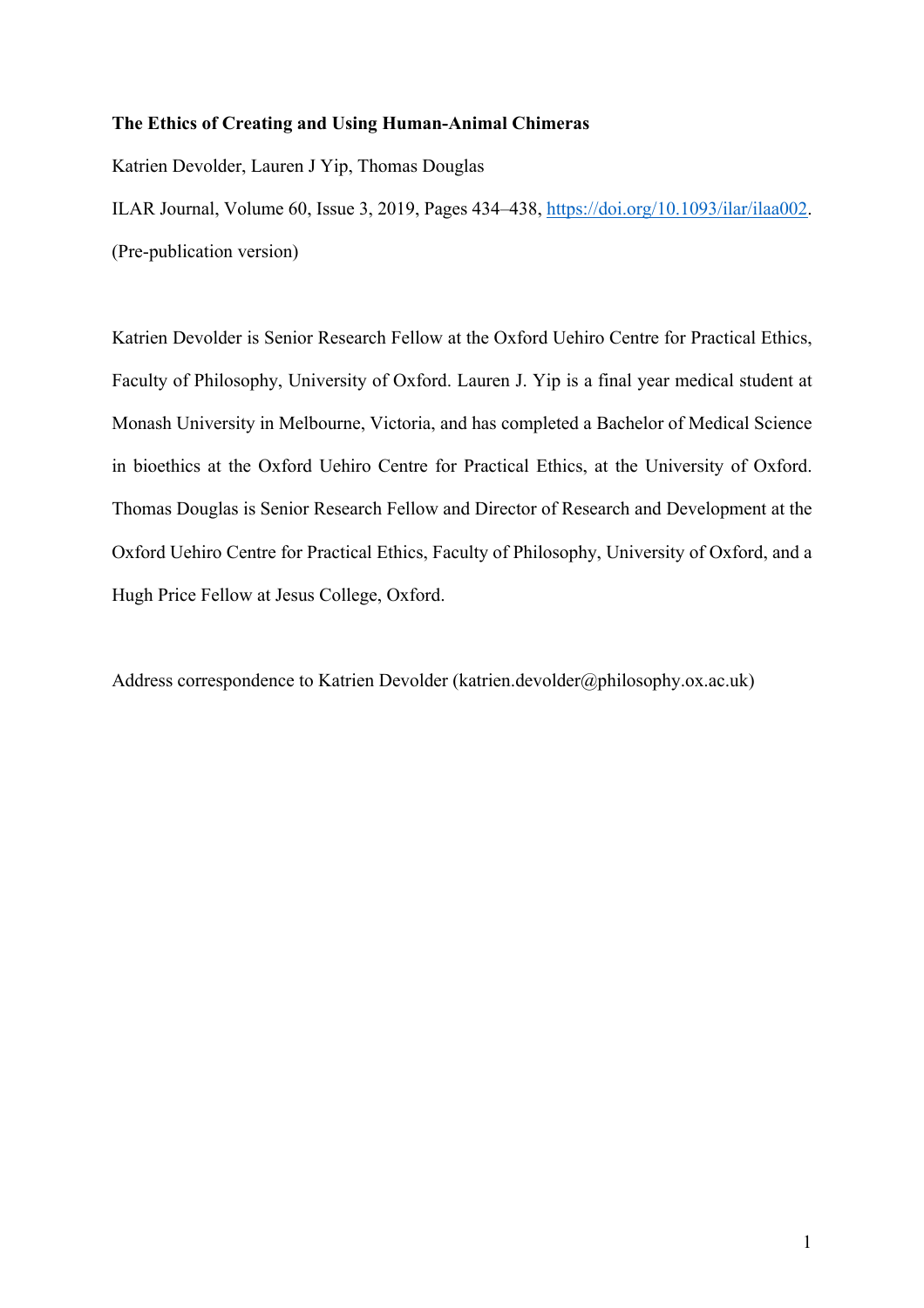### **Abstract**

Rapid advances in gene-editing and stem-cell technology have expanded the range of possible future applications in human-animal chimera research. Most notably, recent developments may allow researchers to generate whole personalized human organs in pigs for the purpose of transplantation into human patients. Though human-animal chimera research in small animals, such as mice, is routine, human-animal chimeric techniques are now increasingly being applied to larger animals. Moreover, these chimeras include increasing amounts of human material, which is potentially present in more morally significant locations, such as the brain and the reproductive system. These developments raise important ethical questions about whether we should create such chimeras, and if so, how we should treat them. Answers to these ethical questions are needed to inform the development of policies regulating human-animal chimera research and its applications. Here, we provide a review of some of the most important or widespread ethical concerns.

Key Words: chimeras; human-animal chimeras; animal-animal chimeras, human dignity; moral confusion; moral status; human-pig chimeras; human-non-human primate chimera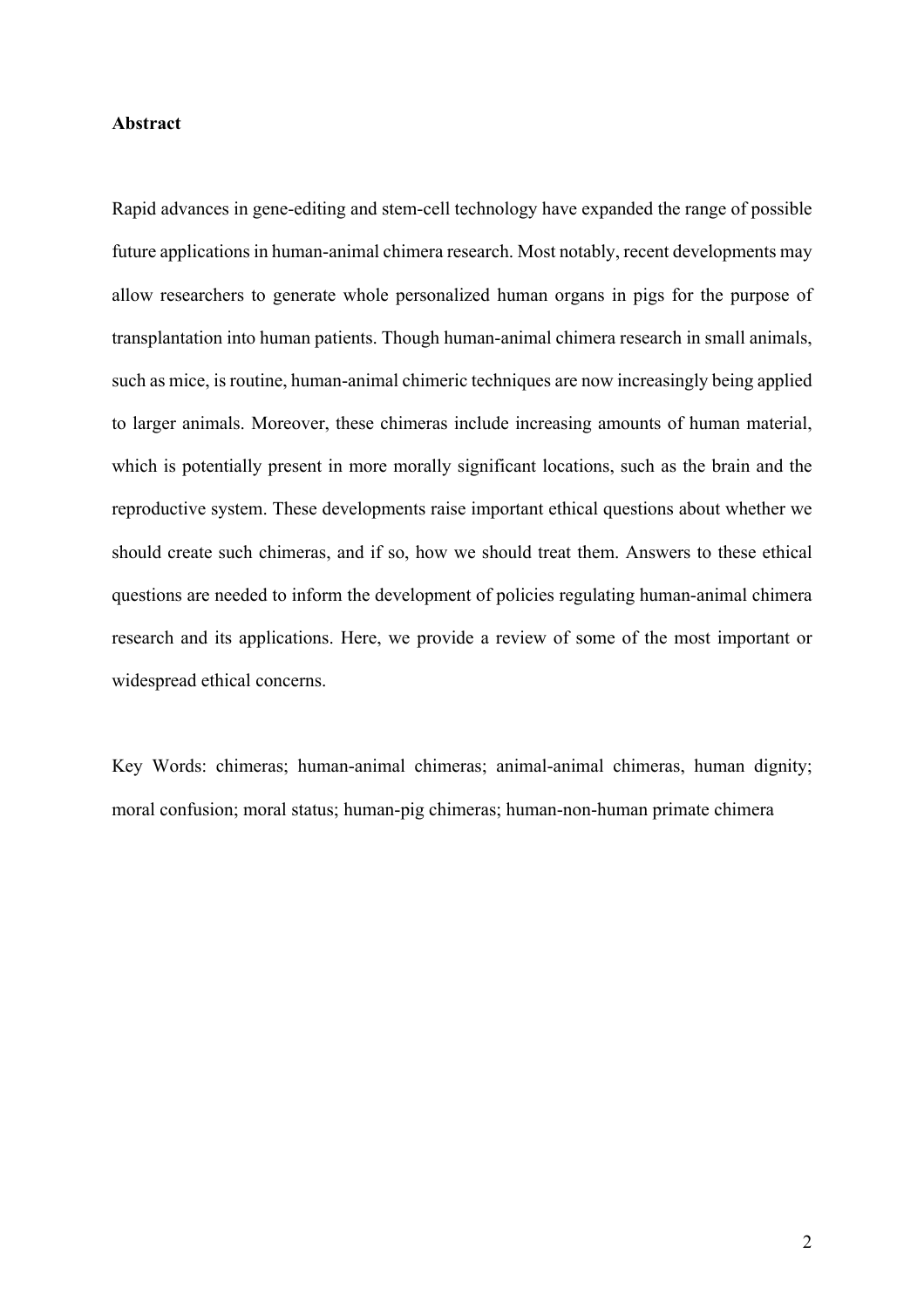# **Human-Animal Chimeras**

A chimera is an organism formed by mixing together whole cells originating from different organisms<sup>1</sup> that are genetically distinct.<sup>23</sup> A chimera can be intraspecific, which means all cells in the chimera belong to the same species (e.g. the introduction of retina cells from a mouse fetus into a blind adult mouse to gain knowledge about treatments for blindness<sup>3</sup>)—or interspecific, which means the chimera contains cells belonging to at least two different species. <sup>4</sup> Importantly, it is possible to create interspecific chimeras in which one species is a human and the other a non-human animal (non-human animals will henceforth, for reasons of brevity, be referred to as 'animals'). Such a human-animal chimera can either be (i) an animal embryo or animal at a later stage of development containing some human cells, or (ii) a human embryo or human at a later stage of development containing some animal cells. In this review, we focus on the former type of chimera, since it is likely to receive greater scientific attention than the latter type in the near future.

# **Human Cells in Human-Animal Chimeras**

Human-animal chimeras containing some human cells have been extensively used in biomedical research. <sup>5</sup> For example, human hematopoietic stem cells have frequently been transplanted into immunodeficient post-natal mice to assess their capacity for differentiation,<sup>6</sup> human tumors have been engrafted into mice to create models for human cancer mechanisms and develop therapeutic protocols,<sup>7</sup> and human stem cells have been implanted into embryonic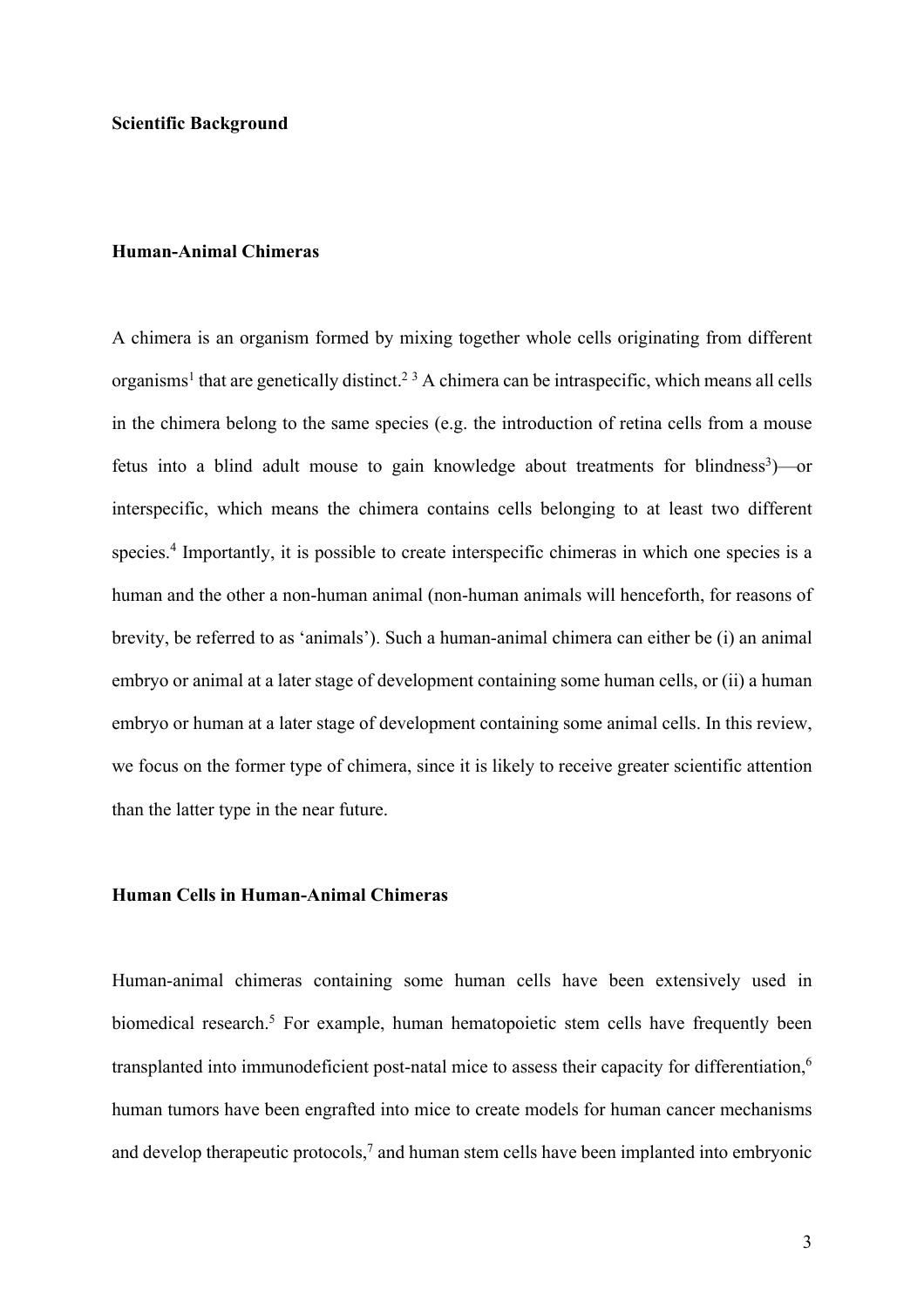and neonatal mouse brains and have been shown to differentiate into human neurons, offering the potential to study human neural development, neurodegenerative diseases, and therapeutic drug development *in vivo*. <sup>8</sup> <sup>9</sup> The main scientific attractions of human-animal chimeras are that (i) they allow for the study of human cells and tissues *in vivo* without the need to experiment on humans, and, (ii) they act as better models of human cells and tissues than non-chimeric animals. 10

Importantly, most human-animal chimera studies to date have involved animals—most often mice—into which human cells have been inserted at later (e.g. fetal, postnatal, or adult) stages of development. In these chimeras, the progeny of donor cells are typically present only in the tissues into which the donor cells were introduced. By contrast, when one or more donor cells from an embryo or embryonic stem cell line are introduced into another early embryo, the resulting chimera potentially has the progeny of the donor cells in many of its tissues.<sup>11</sup> In the few studies where human stem cells have been injected into blastocysts of pigs and sheep, the contribution of human cells to the developing organism has nevertheless generally been limited. <sup>12</sup> However, recent advances in gene-editing and stem-cell technology have allowed scientists to increase the prevalence of human-derived cells in animal hosts, including in larger animals such as pigs and sheep. This raises the prospect of a wider range of applications in human-animal chimera research, including the creation of significantly better models (including human-non-human primate models) for human disease, and the generation of human organs in pigs to help tackle the problem of the worldwide organ shortage in transplantation medicine.<sup>13</sup> Through a combination of gene editing, blastocyst complementation and the use of induced pluripotent stem cells from a human patient, it may become possible to generate personalized human organs in pigs that will not be rejected by the patient's immune system after transplantation.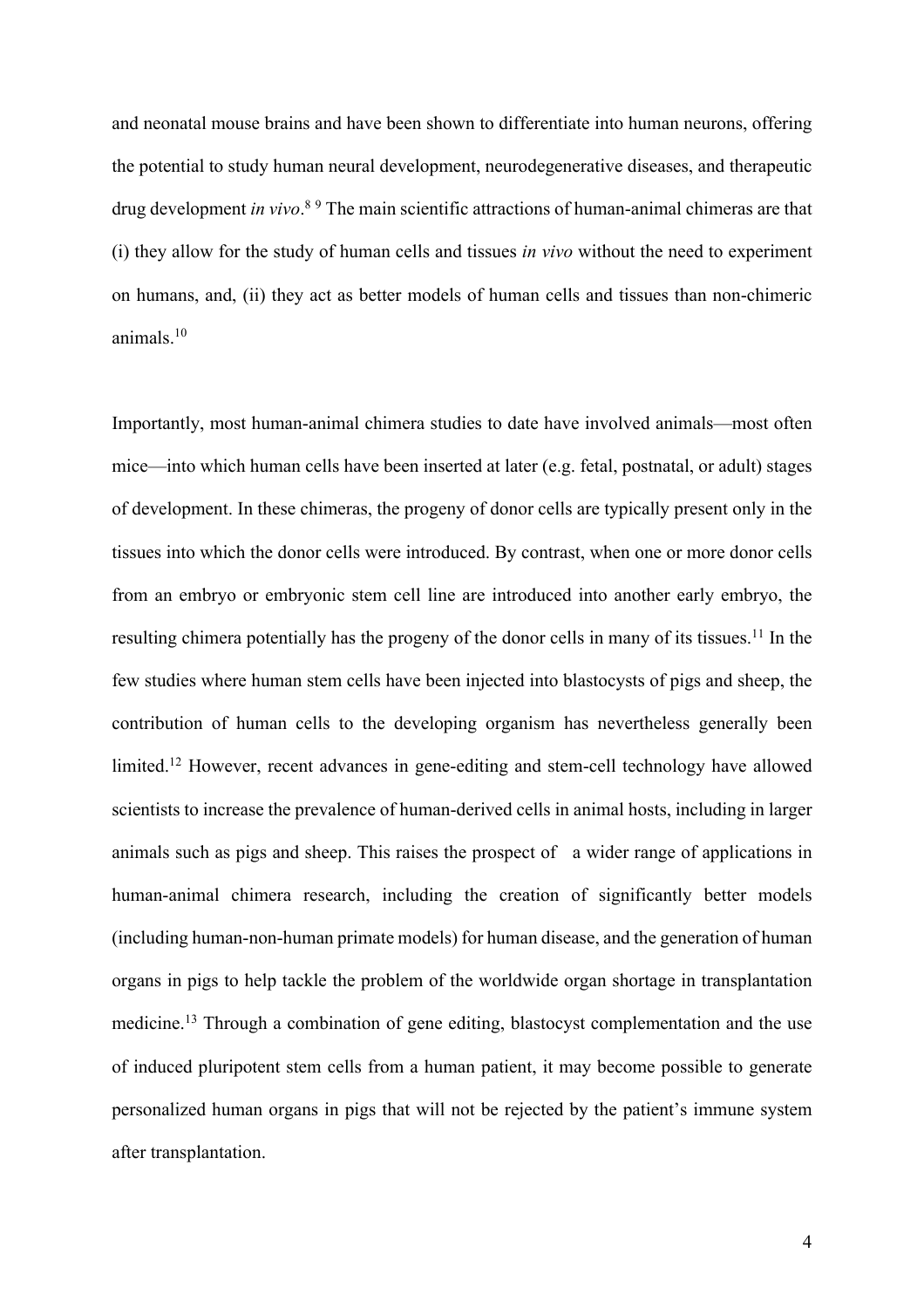With these new developments, ethical concerns arise. Some are concerns about the creation and use of human-animal chimeras in general; others are concerns about certain types of human-animal chimeras, including those that may have human cells in their neural tissue or in their reproductive system, and some are concerns about the research that precedes and informs research into human-animal chimeras..

There may be a solution, however: Savulescu has argued that in cases of uncertainty, "the genetically modified animal should be accorded the highest moral status consistent with its likely nature" <sup>14</sup> Thus, for example, if we have reason to believe that a human-pig chimera has the same moral status as an ordinary human, we should not use it as a source of donor organs and we should subject it only to forms of research that would be ethically acceptable also if conducted on, for example, human children.

In the US, the 2005 Guidelines for Human Embryonic Stem Cell Research, published by a committee of the U.S. National Academy of Sciences, recommended that ESCRO committees ("embryonic stem cell research oversight committees") review all research involving the introduction of human embryonic stem cells into nonhuman animals at any stage of development and stressed that "particular attention should be paid to the probable pattern and effects of differentiation and integration of the human cells into nonhuman animal tissues". They recommend that research in which human embryonic stem cells are introduced into nonhuman primate blastocyst should not be done. These are only guidelines, but they have nevertheless been influential. <sup>15</sup> The National Institute of Health does not fund research in which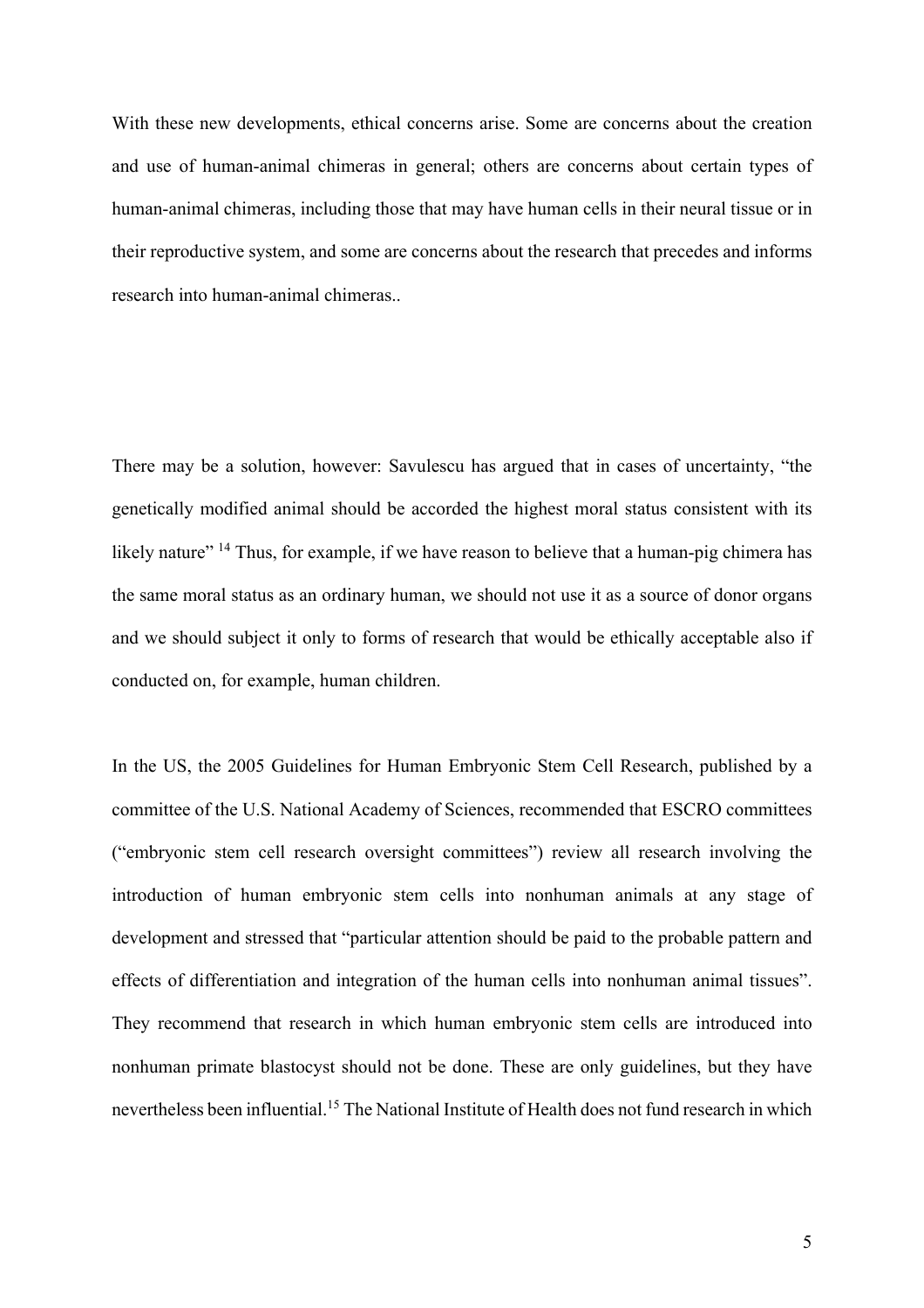human embryonic stem cells or human induced pluripotent stem cells are introduced in nonhuman primate blastocysts.

Some have expressed the concern that if human-animal chimeras obtained humanized cognitive capacities, creating them would be an affront to human dignity—that is, would violate the moral requirements that human dignity imposes.<sup>16 17 18 19 20</sup> Definitions of human dignity vary, as do arguments for the view that the creation of human-animal chimeras with human cells in their neural tissue would be an affront to human dignity. For detailed critique of these definitions and arguments, see Palacios-González<sup>21</sup> and DeGrazia.<sup>22</sup> Here, we present only one general problem that dignity-based arguments against the creation of human-animal chimeras face. This has the structure of a dilemma.

It is uncontroversial that most or all human beings have human dignity. Would human-animal chimeras also have human dignity? This is less clear and has been the object of dispute, but there are only two possibilities: either a given human-animal chimera would have human dignity or it would not.

If it would not have human dignity, then the creation of that chimera would not directly raise issues of human dignity. With respect to dignity, it would be like breeding animals that clearly do not have human dignity—like breeding ants, say. It is possible that creating such a chimera could *indirectly* raise issues of human dignity if, for example, it affected how we would view other creatures that do have human dignity. However, we know of no convincing argument to the effect that this is likely to occur. Perhaps it might be thought that creating human-animal chimeras that lacked human dignity, but outwardly resembled humans, would weaken the link that we tend to make between 'looking like a human' and 'possessing human dignity'. And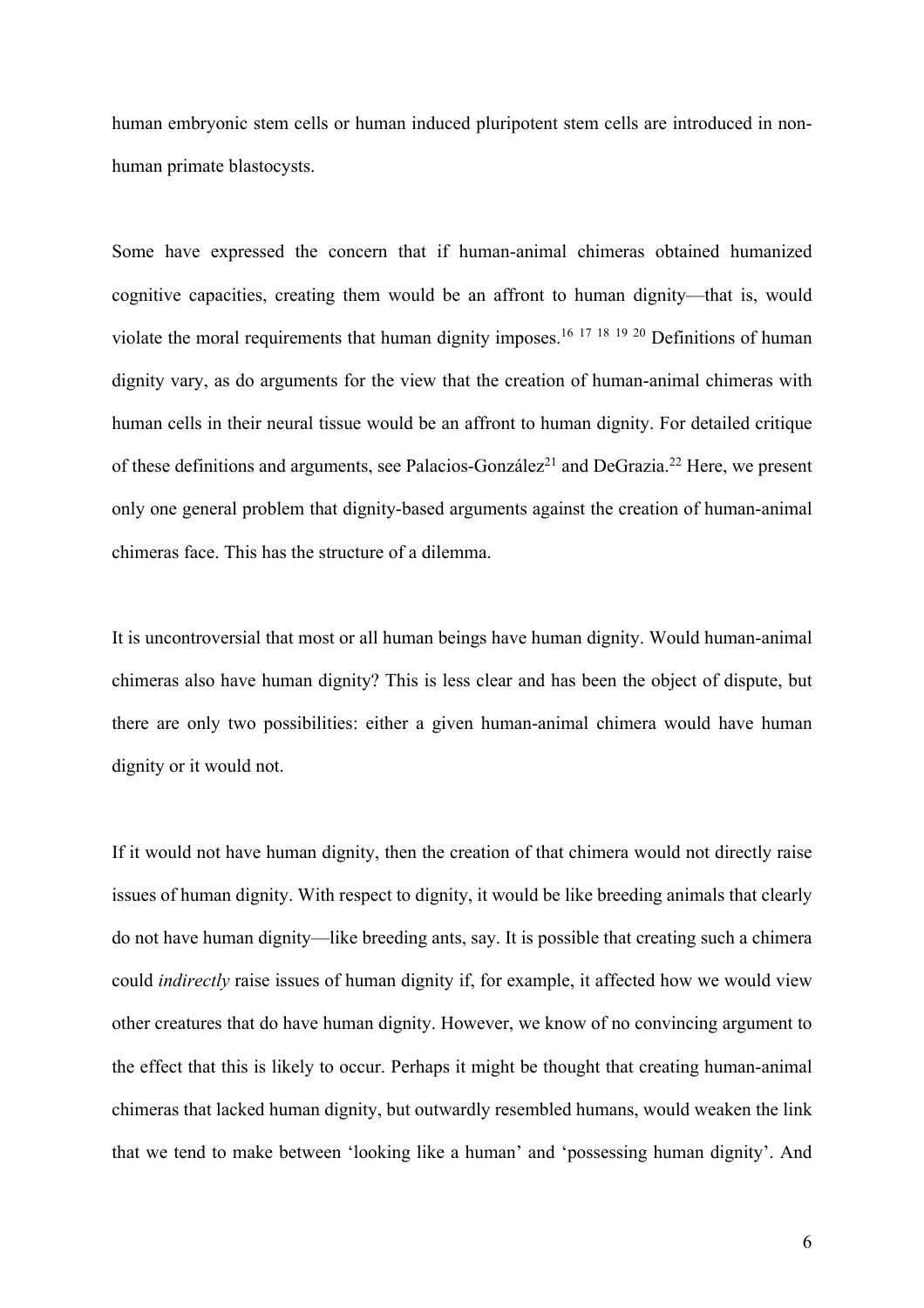perhaps weakening that link might somewhat weaken our tendency to treat a being as possessing human dignity if and only if it looks human. However, it is not clear that weakening this association would be a bad thing. After all, on many views about what confers human dignity—such as those that ground dignity in psychological capacities<sup>23</sup>—appearing outwardly human is a poor indicator of dignity.

If, on the other hand, a given human-animal chimera *would* have human dignity, then creating that chimera would involve creating a being with human dignity. However, in this respect it would be like (most) ordinary human reproduction, yet human reproduction is generally not taken to be problematic with respect to dignity. Why think that creating human-animal chimeras with human dignity would be otherwise?

Perhaps the concern could be that it is problematic to create beings with human dignity *knowing that they will likely not be treated in a way that befits their dignity*, which might be the case if human-animal chimeras were created in the knowledge that they will be used in research. Alternatively, the concern might be that it is problematic to create beings with dignity *while planning oneself to treat them in a way that does not benefit their dignity.* This might be the case if a researcher created a human-animal chimera while planning herself to use it in research. These concerns could be avoided in the same way as concerns about the uncertain moral status of chimeras: whenever we are uncertain as to whether a given chimera has or will have human dignity, we could limit the kinds of research that may be performed to those that are consistent with human dignity—to those that could permissibly be performed on a human child, say. There may, of course, be legitimate doubts about whether such limits will ever be enacted and properly enforced.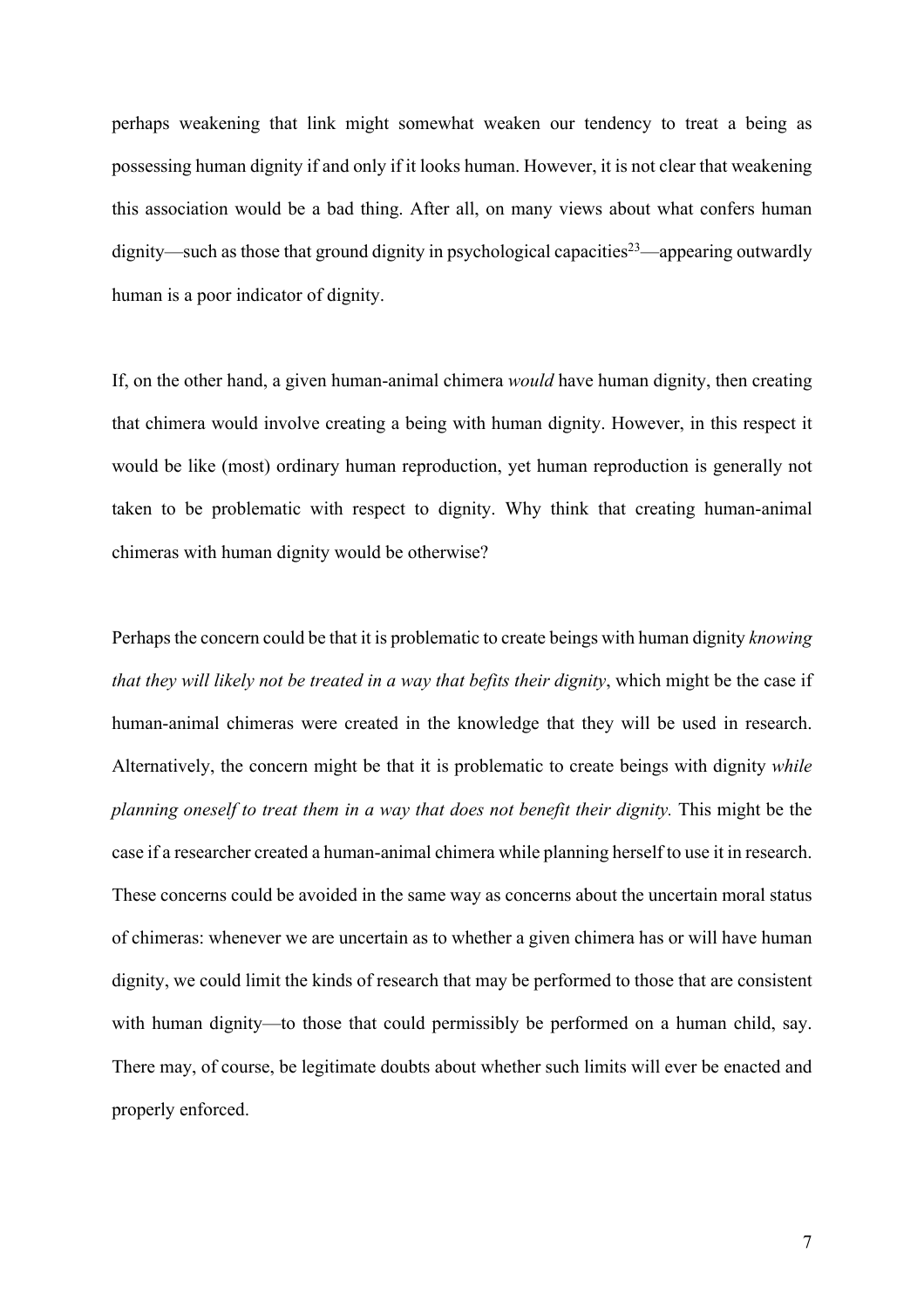#### **Human-animal chimeras with human gametes**

Although debate surrounding human-animal chimeras has focused on human neural tissue, the potential for human stem cells to contribute to the reproductive system of non-human animal hosts, either intentionally or unintentionally, has also sparked concerns. The UK Academy of Medical Sciences and the US Committee on Guidelines for Human Embryonic Stem Cell Research have recommended against the creation of human-animal chimeras capable of human gamete production, and against allowing human-animal chimeras to breed.<sup>24 25</sup> These advisory bodies, however, have not provided ethical grounds for these recommendations. We will now discuss some ethical considerations that bear on the creation of human-animal chimeras containing, or capable of producing, human gametes. This has been analyzed at length by César Palacios-González,<sup>26 27</sup> and our discussion draws heavily on his.

One reason to worry about the creation of human gametes within a human-animal chimera is that this might in some way undermine or fail to respect the value of human gametes. It has generally been acknowledged that the value of human gametes derives not from the properties that they possess, as gametes, but from what they can become or produce.<sup>28</sup> For example, we might think that human gametes have instrumental value by virtue of their ability to produce valued offspring. The question, then, is whether this value of human gametes might be undermined if they were generated in a human-animal chimera. Palacios-González contends that as long as the goals of chimeric-generated human gametes are achieved, whether that be research or reproduction, then those gametes would retain their instrumental value.<sup>29</sup>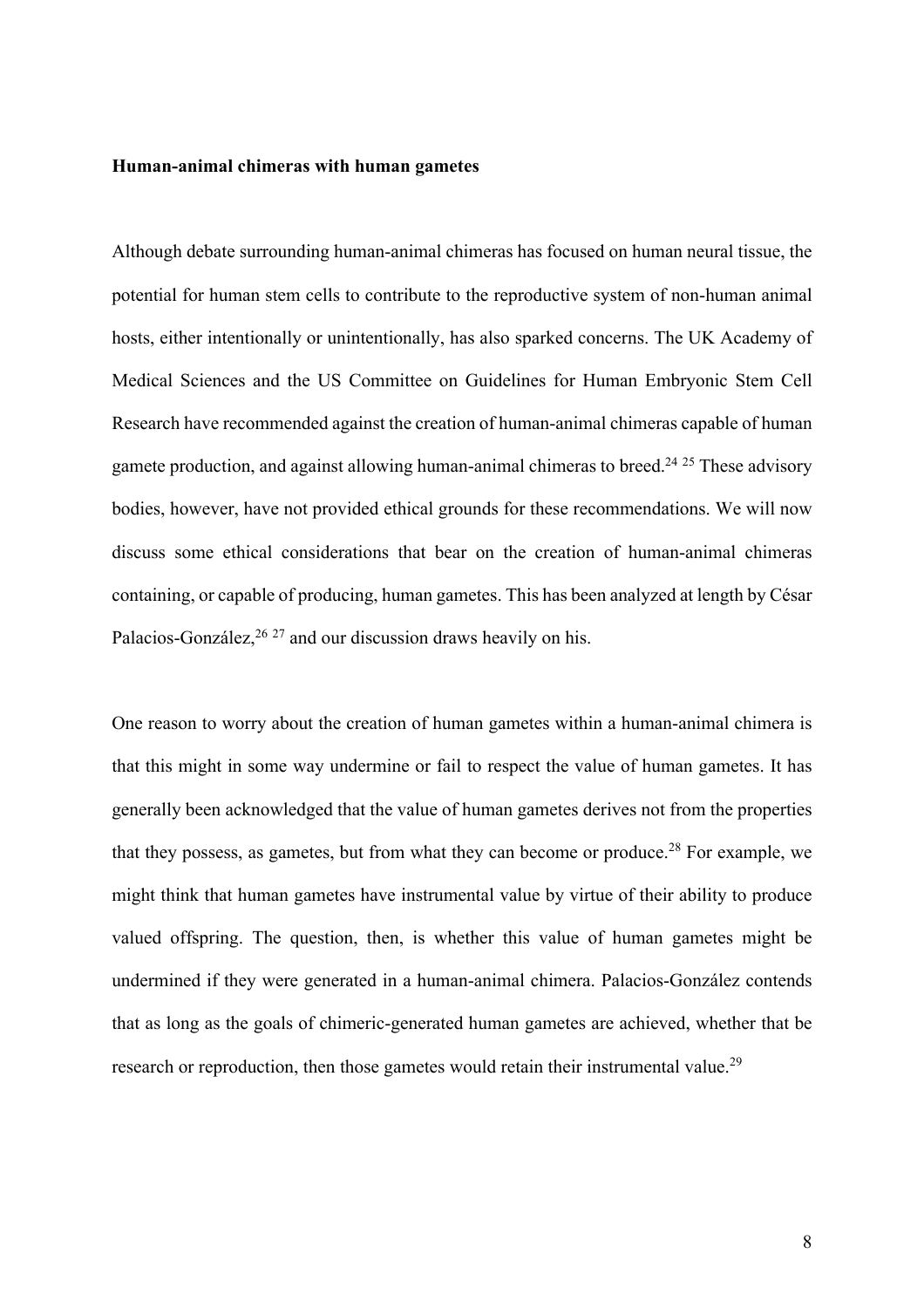Another potential argument against human-animal chimeras capable of producing human gametes might be based on an appeal to intuitive moral responses, also known as the "yuck factor" approach. The idea would be that we should take people's intuitive disdain for humananimal chimeras as evidence that there is something wrong with creating them, even if we cannot articulate what the problem is.<sup>30</sup> However, there are several problems with this approach. First, different people have different intuitive moral responses to the same issue. Secondly, if we settle for accepting our own moral intuitions, regardless whether they can be given any rational basis, then we might find ourselves with no basis for rejecting the moral intuitions of those who condone, for example, racism and slavery. $31$ 

On the other side of the moral ledger, there are also reasons in favor of creating human-animal chimeras capable of human gamete production. Palacios-González identifies three: first, to relieve the shortage of human eggs in regenerative medicine and embryonic stem cell research; second, to reduce the number of women subject to the risks that donating eggs for research entails; and finally third, to restore fertility in patients who have become infertile due to medical treatments or trauma.32

A further issue to consider is the *reproduction* of human-animal chimeras capable of producing human gametes. One argument against creating these beings might be that theoretically, it is possible that if a human-animal chimera with human gametes were to reproduce, the fertilization of a human gamete and a nonhuman gamete might take place and form a hybrid embryo with unintended or unexpected characteristics. However, this scenario appears highly unlikely due to the significant differences in human and animal species. Furthermore, even if a hybrid embryo is formed, it is likely that it would not be viable. Moreover, Hank Greely has suggested several solutions to the potential outcome of human-animal chimera reproduction,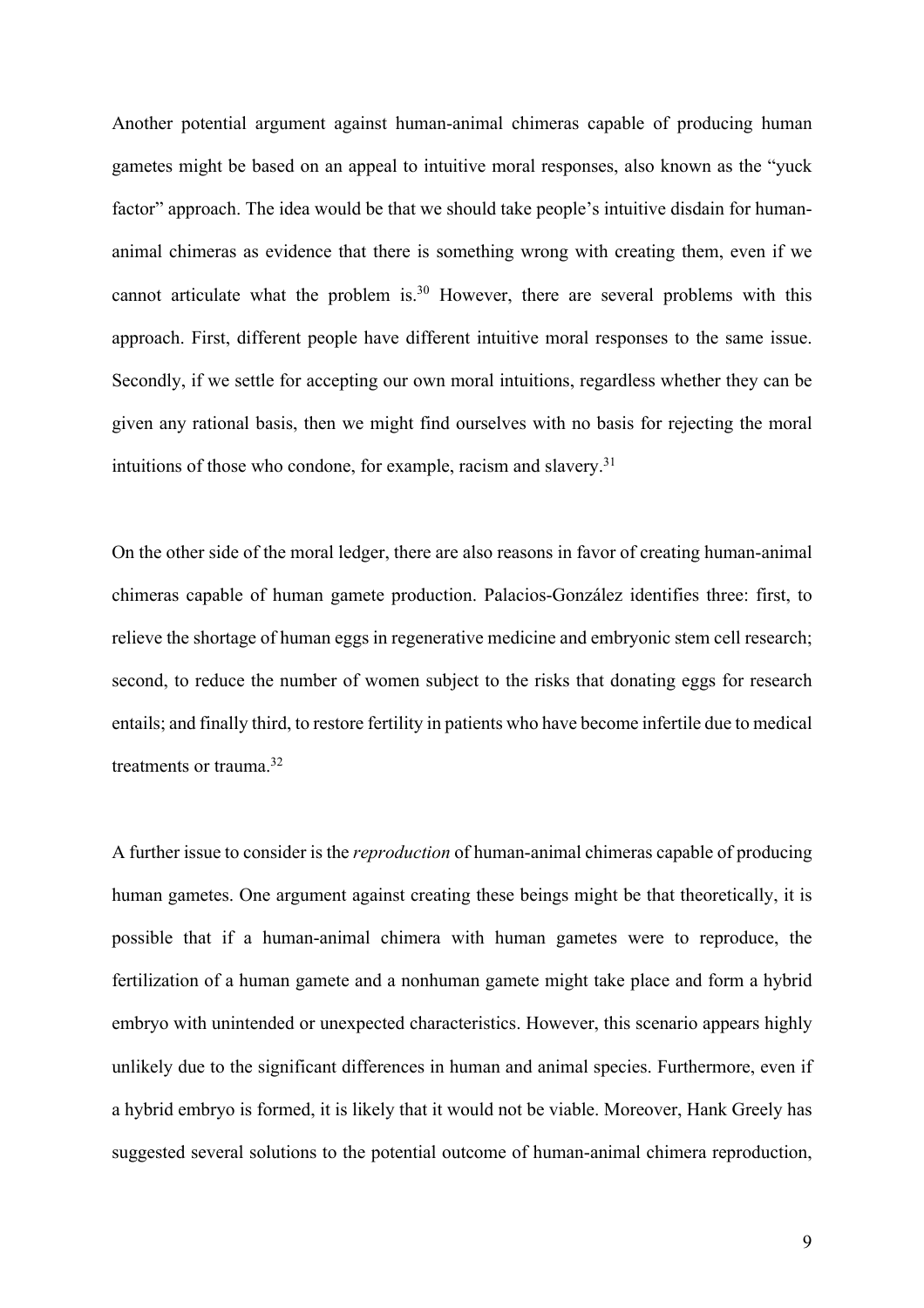such as sterilizing chimeras, ensuring that they are segregated by sex, or only creating one sex of chimera.33

### **Creating and using animal-animal chimeras**

Some, if not all, of the aforementioned concerns, may also apply to research that precedes and informs human-animal chimera research: research using *animal*-animal chimeras. In 2019, scientists in China created the first monkey-pig chimeras.<sup>34</sup> They injected early piglet embryos with monkey stem cells to study cell migration in the piglet's bodies. (The two monkey-piglet chimeras died within a week after birth, though probably as a result of the IVF procedure through which they had been created and not the mixing of cells from different species.) The goal of the research was to gain knowledge about interspecies chimerism and human organ growth in pigs. Though this research received significantly less attention than the humananimal chimera research it is meant to inform, it seems that many, if not all, of the concerns raised by the creation of human-animal chimeras could also be raised by this sort of research. Concerns about unnaturalness evidently apply to any kind of chimera research, including research using animal-animal chimeras. (And objections based on these concerns are, evidently, equally problematic.) What about concerns regarding moral confusion? Since no human material is involved, there won't be any confusion about what moral framework to apply to determine how to treat the chimeras: it will be the moral framework people normally apply to animals. But as we pointed earlier, the 'moral confusion' argument, as formulated by Robert and Baylis and is not very strong anyway.

Of greater importance, however, is whether concerns raised in the context of human-animal chimeras about increased cognitive capacities and the production of gametes carry over to the use and creation of animal-animal chimeras. It seems most plausible that they might do so in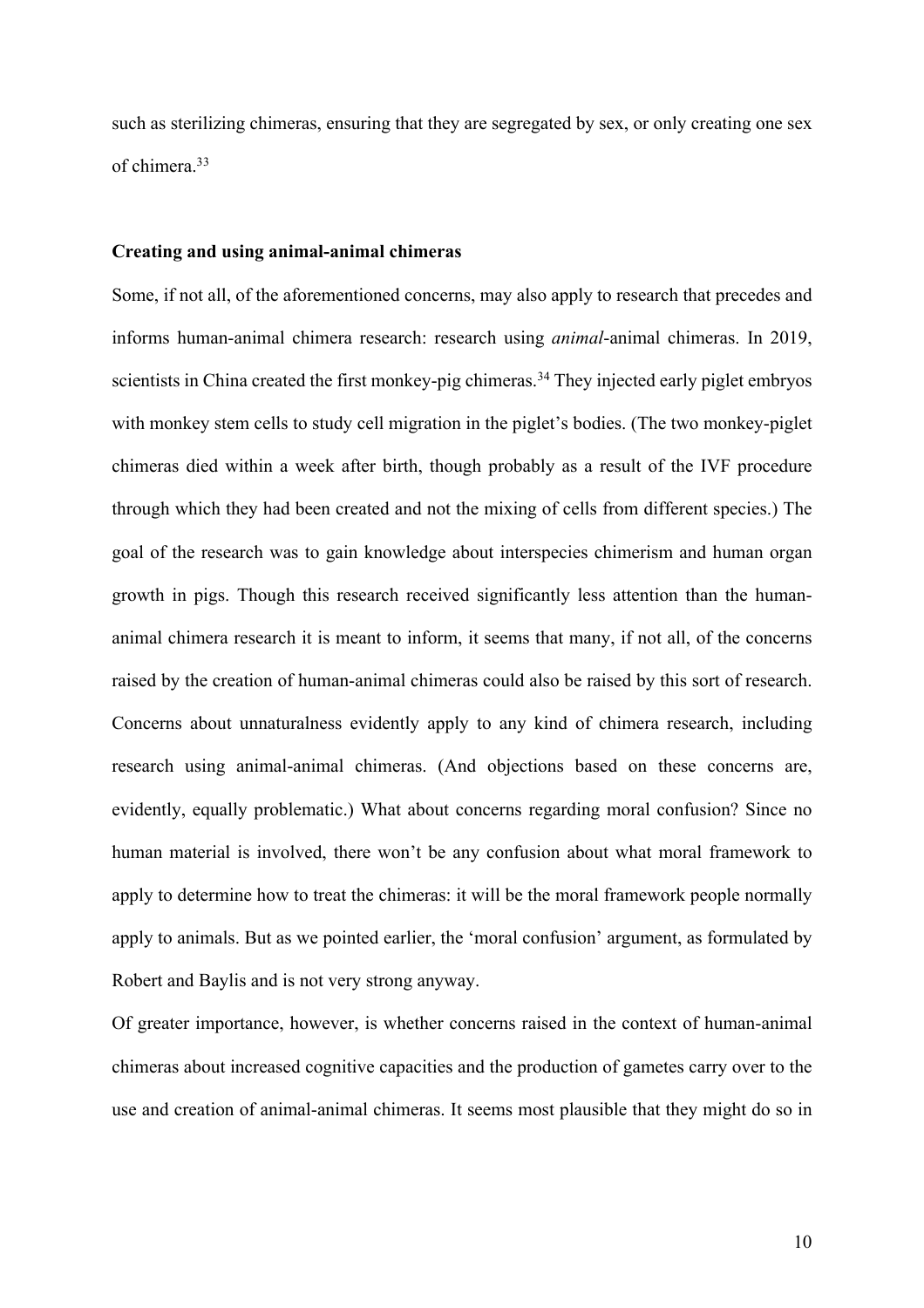the case of pig-monkey chimeras, given that monkeys are cognitively sophisticated and often thought to have significantly greater moral status than other non-human animals.

There is a growing consensus that non-human primates (henceforth 'primates') have sophisticated psychological capacities, including sophisticated cognitive capacities.<sup>35</sup> Of all primates, great apes have the most sophisticated psychological capacities, which led some jurisdictions to extend personhood, and the legal protections that personhood brings with it, to great apes. The European Union, for example, banned great ape scientific experimentation in 2013. If great apes are indeed persons, then all concerns about human-animal chimeras discussed above, equally apply to the creation and use of animal-great ape chimeras. But what about other primates, like the monkeys used in the recent pig-monkey chimera experiment?

Other primates also have sophisticated psychological abilities, be it somewhat less sophisticated than those possessed by great apes and humans. As a result, we cannot exclude the risk that, for example, pig-monkey chimeras may possess enhanced cognitive abilities that could affect how we ought to treat them, and whether we ought to create them at all. Because of their sophisticated psychological capacities, some countries and regions, including the U.S., Europe and New Zealand, legally protect all primates in the context of scientific research. For example, the 1985 amendment of the animal welfare act in the U.S. (Sec.43(a)(2)(A)) requires that special steps be taken to ensure the psychological well-being of non-human primates. It seems then that, if, for example, pig-monkey chimeras had cognitive (and other high-level psychological) abilities normally possessed by monkeys, they too ought to be protected by these laws and should receive special care in research settings. If we are uncertain about their psychological capacities, and hence their moral status, we should err on the side of caution and protect the chimeras as we would protect primates (just like we should err on the side of caution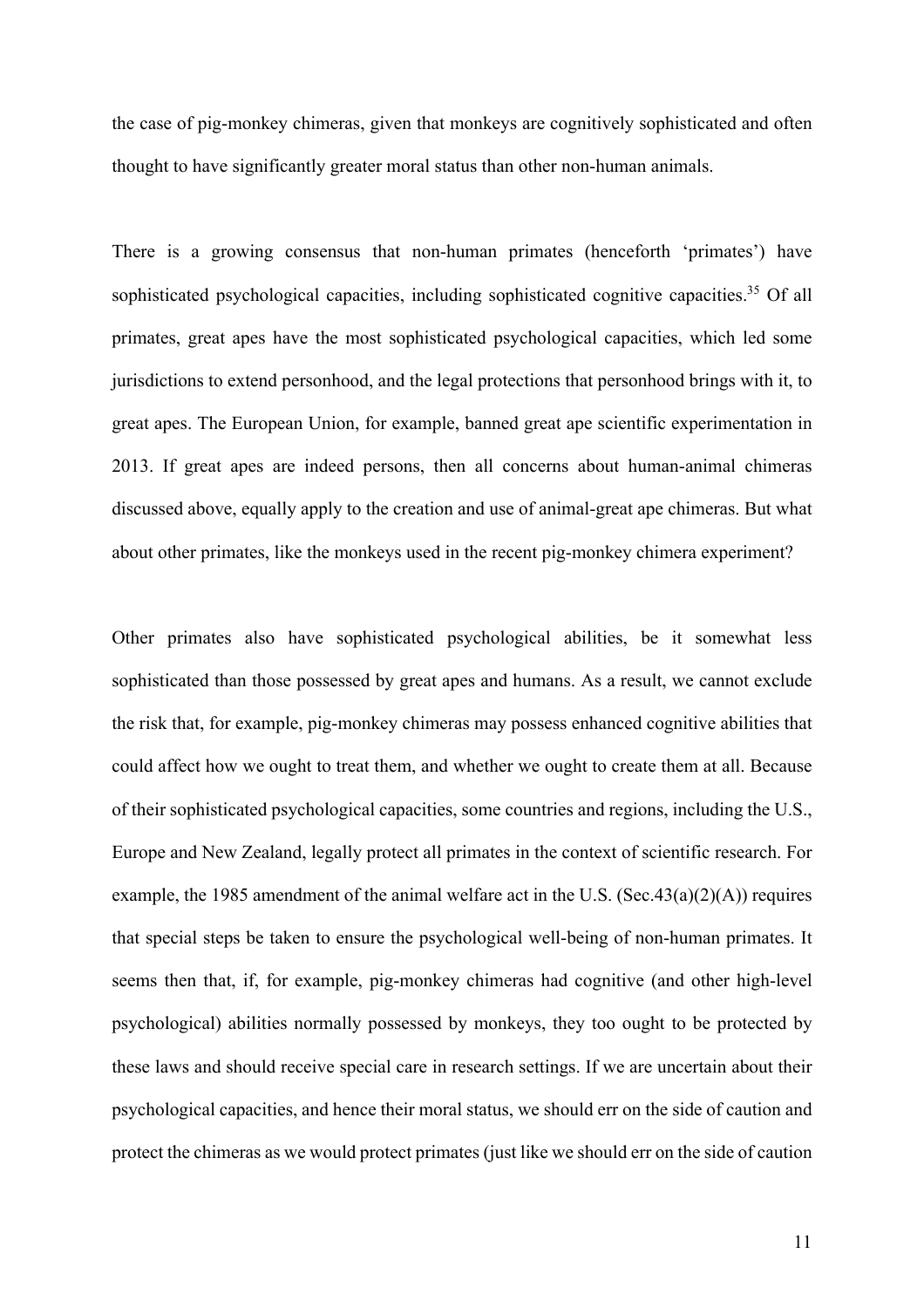when using human-animal chimeras). This may imply that we cannot use them for certain types of research. Perhaps special committees, comparable to ESCRO committees overseeing research involving human embryonic stem cells should evaluate, on a case by case basis, experiments involving primate embryonic stem cells. This could reduce the risk of maltreatment of pig-monkey chimeras (or other chimeras involving primates).

What about concerns regarding the creation of chimeras capable of producing gametes? Animal gametes not normally thought to have any great moral significance, suggesting that, in relation to animal-animal chimeras, there would be no analogue of the concern about undermining or failing to respect the value of human gametes. It also seems unlikely that people would have the same 'yuk factor' reactions to gametes created by an animal-animal chimera. Moreover, since the sterilization of animals to prevent their reproduction is widely accepted, it would arguably be easier to prevent animal-animal chimeras from reproducing, should it be deemed necessary to do so. On the other hand, however, if some primates qualify as persons, it would presumably follow that we should be as concerned about the reproduction of chimeras involving those species as we would be about the reproduction of human-animal chimeras, and we should perhaps also be more prepared to sterilize such primates than we currently are.

# **Concluding Remarks**

The ethics of creating and using human-animal chimeras will continue to evolve as technology advances and the potential applications of human-animal chimeras grow. There remain empirical uncertainties surrounding the off-target contribution of human stem cells, and whether these cells could 'humanize' cognition or become functional human gametes in animal hosts. The typical arguments against creating human-animal chimeras, such as the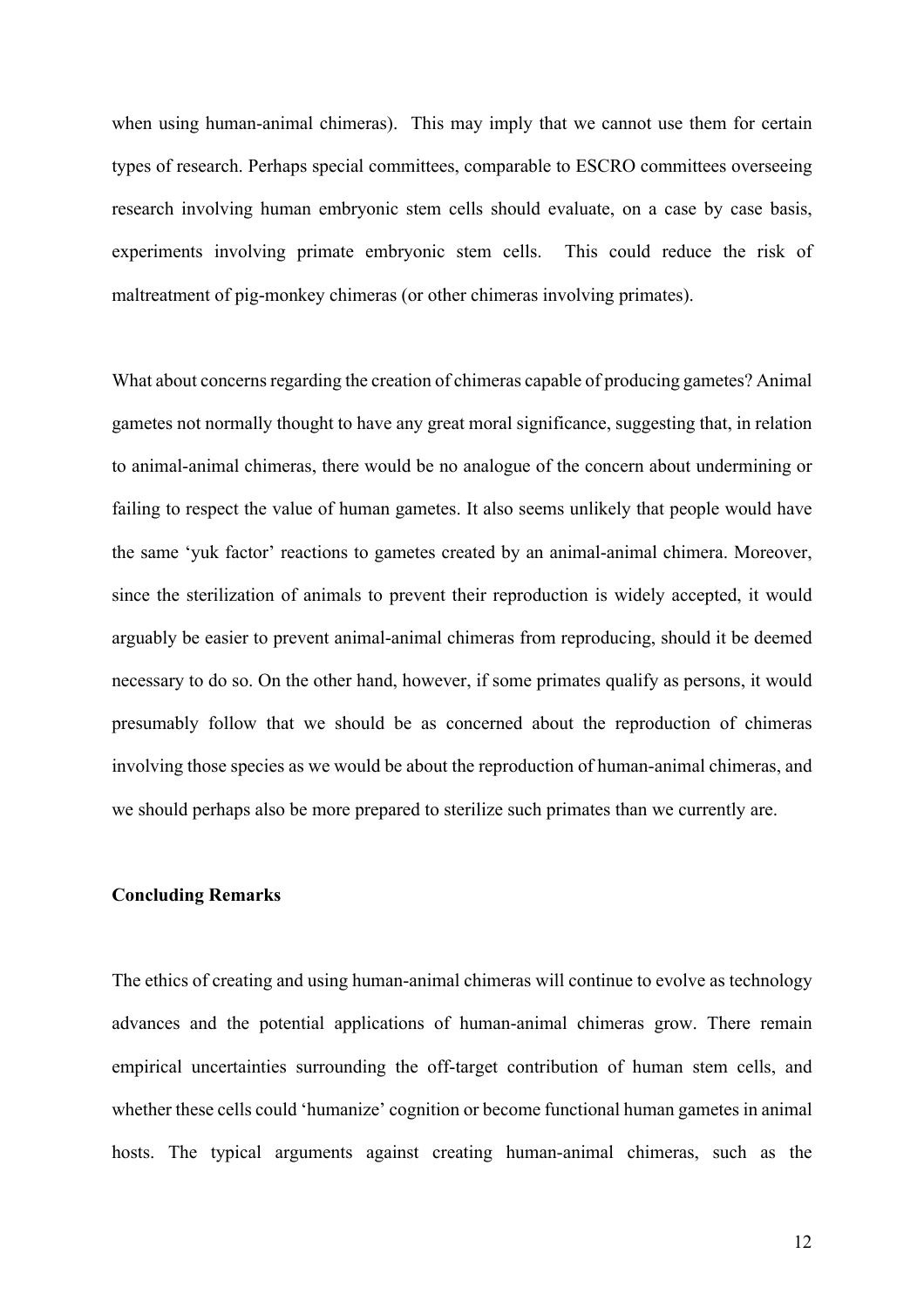unnaturalness argument and the moral confusion argument, are generally unconvincing. Now, the focus of ethical discussions surrounding human-animal chimeras is the unintentional or intentional contribution of human stem cells to the host's neural tissue. The most serious concerns are that researchers may create human-animal chimeras that have higher moral status than their non-chimeric animal counterparts, and perhaps even possess human dignity. These concerns could in principle be dealt with by erring on the side of caution, assuming that a chimera has the highest level of moral status—or dignity—that it might plausibly be thought to possess, and permitting only research that would be appropriate for beings at that level. The same applies to pig-monkey chimeras. However, it remains a legitimate question whether this strategy would be sufficiently effective in practice.

### **Acknowledgments**

We would like to thank the two anonymous reviewers for their comments on an earlier draft of this manuscript. Katrien Devolder thanks the Wellcome Trust (grant nr 208189/Z/17/Z), Lauren Yip thanks the Uehiro Centre for Practical Ethics and Thomas Douglas thanks the Uehiro Foundation on Ethics and Education for their funding.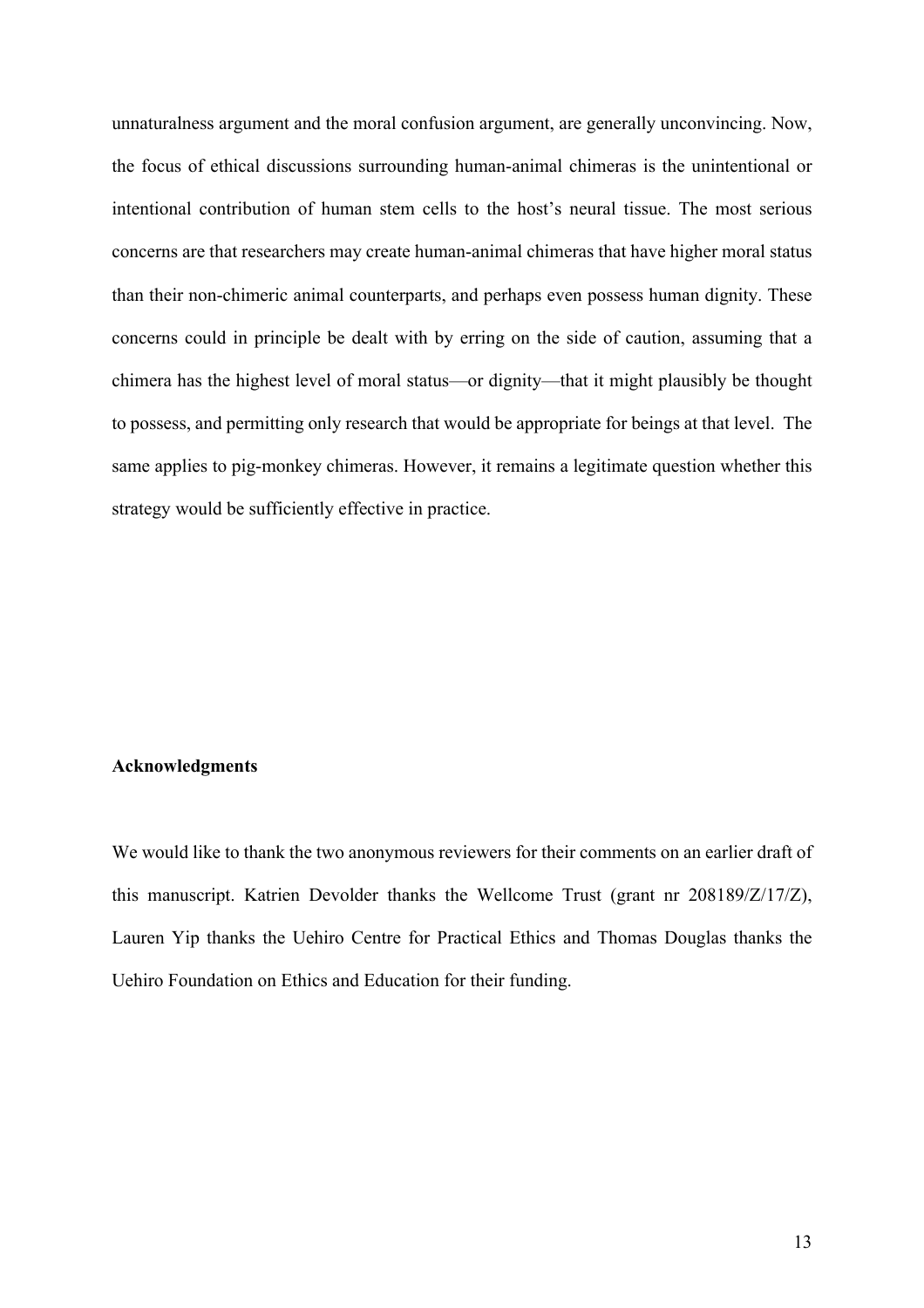download/35228-Animalsc.pdf. London: The Academy of Medical Sciences; July 2011, p.18. Accessed 30 July 2019.

<sup>2</sup> Palacios-González C. Ethical aspects of creating human-nonhuman chimeras capable of human gamete production and human pregnancy. *Monash Bioethics Review.* 2015a;33(2-3):181-202.

<sup>3</sup> MacLaren RE, Pearson RA, MacNeil A, Douglas RH, Salt TE, Akimoto M, Swaroop A, Sowden JC, Ali RR. Retinal repair by transplantation of photoreceptor precursors. *Nature*. 2006. 444(7116):203-7.

<sup>4</sup> The Academy of Medical Sciences. *Inter-species embryos. A report by The Academy of Medical Sciences.*  https://acmedsci.ac.uk/file-download/34701-118356622535.pdf. London: The Academy of Medical Sciences; June 2007, p.22. Accessed 30 July 2019.

<sup>5</sup> Wu J, Greely HT, Jaenisch R, Nakauchi H, Rossant J, Belmonte JCI. Stem cells and interspecies chimaeras. *Nature.* 2016;540:51.

<sup>6</sup> Goyama S, Wunderlich M, Mulloy JC. Xenograft models for normal and malignant stem cells. *Blood*. 2015;125(17):2630-2640.

<sup>7</sup> Behringer RR. Human-Animal Chimeras in Biomedical Research. *Cell Stem Cell*. 2007;1(3):259-262.

<sup>8</sup> Muotri AR, Nakashima K, Toni N, Sandler VM, Gage FH. Development of functional human embryonic stem cell-derived neurons in mouse brain. *PNAS USA* 2005;102(51):18644-18648.

<sup>9</sup> Chen C, Kim W-Y, Jiang P. Humanized neuronal chimeric mouse brain generated by neonatally engrafted human iPSC-derived primitive neural progenitor cells. *JCI Insight*. 2016;1(19):e88632.

<sup>10</sup> Behringer, see note 7.

<sup>11</sup> The Academy of Medical Sciences 2007, see note 4.

<sup>12</sup> Wu et al. 2016, see note 5.

<sup>13</sup> Feng W, Dai Y, Mou L, Cooper DK, Shi D, Cai Z. The potential of the combination of CRISPR/Cas9 and pluripotent stem cells to provide human organs from chimaeric pigs. *International journal of molecular sciences.* 2015;16(3):6545-6556.

<sup>14</sup> Savulescu 2011, see note 38.

<sup>15</sup> Greely HT. Human/Nonhuman Chimeras. The Oxford Handbook of Animal Ethics. October 2011. doi:10.1093/oxfordhb/9780195371963.013.0025. Accessed 29 July 2019.

<sup>16</sup> Karpowicz P, Cohen CB, van der Kooy D. It is ethical to transplant human stem cells into nonhuman embryos. *Nature medicine.* 2004;10:331.

<sup>&</sup>lt;sup>1</sup> The Academy of Medical Sciences. Animals containing human material. https://acmedsci.ac.uk/file-